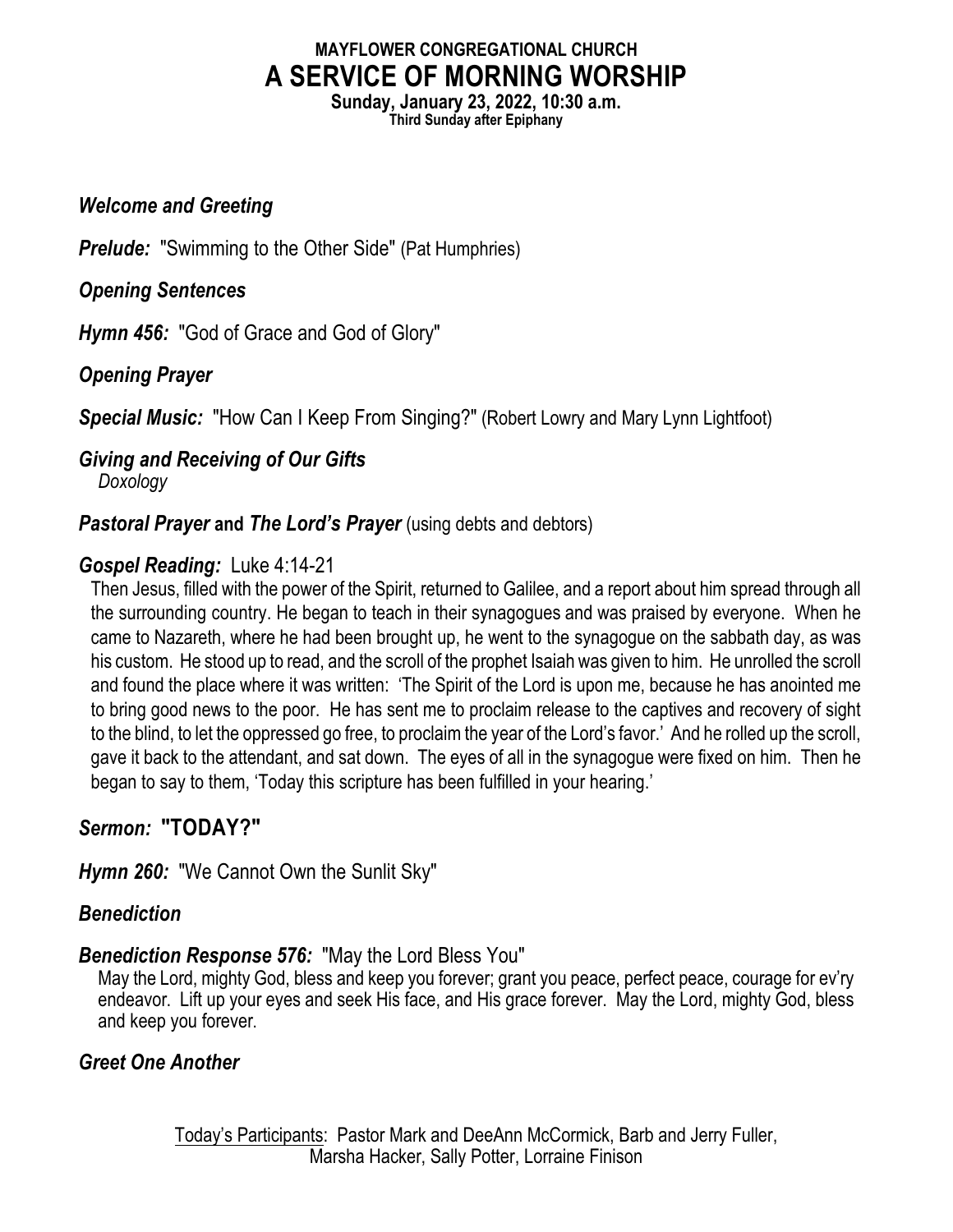

<sup>8.7.8.7.8.7.7</sup> 

Fourth verse: "In the fight to set us free" and "So that we may honor Thee" or "So that we do not fail Thee"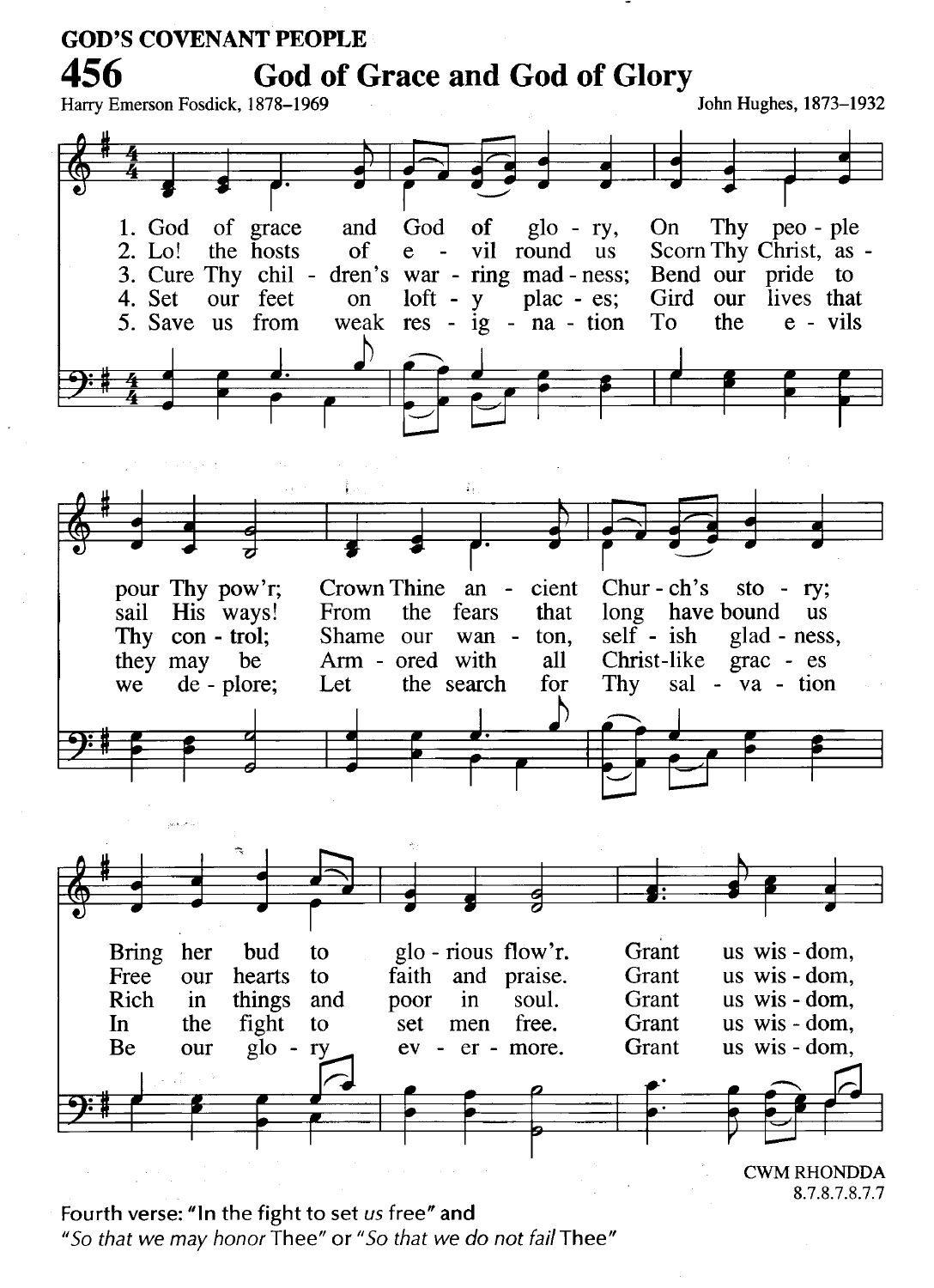**GOD'S COVENANT PEOPLE** 



God of grace and glory, we lift up our hearts in praise to You this day. You have ever reached out to us in the midst of our sin and darkness to shine Your light of hope into our lives. Before we even knew to call out Your name, You answered our cries. Before our prayers of longing left our lips, You heard and answered.

Merciful Lord, we acknowledge that all we are and all we have flows from Your hand. In the power of the Holy Spirit, You free us from the chains that bind us, and so we thank You. By Your gift of grace, You meet our every need, and so we adore You. With Your blessing of love, You anoint us, day by day, hour by hour, moment by moment, and so we praise You.

Holy God, sanctify us and teach us to serve You as true followers of the Servant King. Grant us wisdom to discern Your will, and courage to walk faithfully in its light, through Christ our Lord. Amen.

#### Pam Jensen